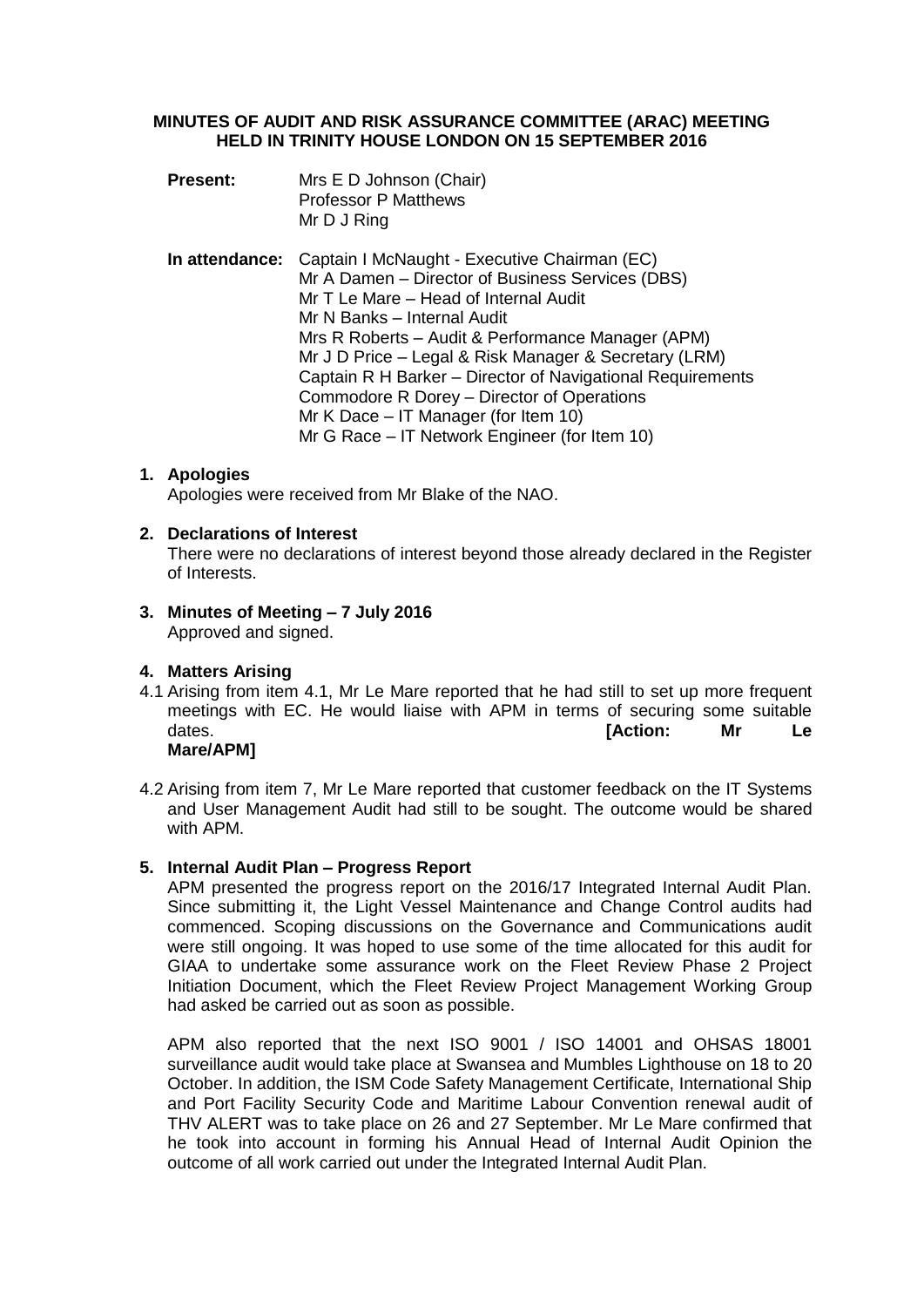# **6. Report on Outstanding Audit Recommendations**

APM presented her report on Outstanding Audit Recommendations. One low priority finding remained open from the Business Continuity audit in that the Buoy Yard Team Member with facilities management responsibilities through the Engineering and Operations Manager had still to be involved in a business continuity exercise. This would be addressed at the next exercise in the autumn. Four of the nonconformities arising from the OP.57 Safety Management Audit of THV PATRICIA had been closed out that week. The Committee noted the position.

EC added that TH was to participate in an emergency exercise involving third party agencies including SOSREP in the autumn.

# **7. GLF Accounts – Update on Issues**

DBS reported that the work on the GLF Accounts was behind the original schedule due to a delay in the production of the NLB Accounts, which had now been finalised. Consolidation of the accounts of the three GLAs would now take place.

# **8. Gifts and Hospitality Register**

DBS presented the Gifts and Hospitality Register. In noting the Register the Committee agreed that the policy on gifts and hospitality should be amended to state that gifts of cash should not be accepted under any circumstances. The Register should continue to be resubmitted annually. **[Action: DBS]**

# **9. Register of Interests**

The Committee noted the Register of Interests, which covered those of Board Members, Senior Managers and Commercial Department staff. The Register should continue to be resubmitted annually. *CONTENT* **EXECUTE:**  $\blacksquare$  **[Action: LRM]** 

### **10. Report on IT Security & Presentation from IT Network Engineer**

DBS introduced Mr Dace, IT Manager, and Mr Race, IT Network Engineer. He then set out the purpose of the paper and presentation which was to provide an update on TH's annual penetration testing and cyber security risks; the current position in terms of network security; and the approach to be adopted going forward.

Mr Race opened the presentation by explaining that network or cyber security was the protection of information systems from theft or damage to the hardware, software and the data on them as well as disruption of the services they provided. The cyber threat landscape was ever evolving. TH's aim was to ensure that evolving threats did not disrupt or adversely affect TH. This was done using a multiple layer approach to its network security which he then described. He also set out the security arrangements for the different applications and systems used by TH. Some were managed on a tri-GLA basis. Overall, TH considered that its existing security arrangements were on a par or more robust than those of many other organisations of similar size.

In terms of the use of TH IT equipment for personal use, Mr Dace confirmed that limited use was permitted as part of TH's commitment towards a work life balance. IT Security in terms of corporate credit cards and banking in general was handled by the TH bank backed up by checks made by TH.

Captain Barker added that in terms of electronic aids to navigation, TH did not have full control of their operation. TH was therefore cautious about their deployment and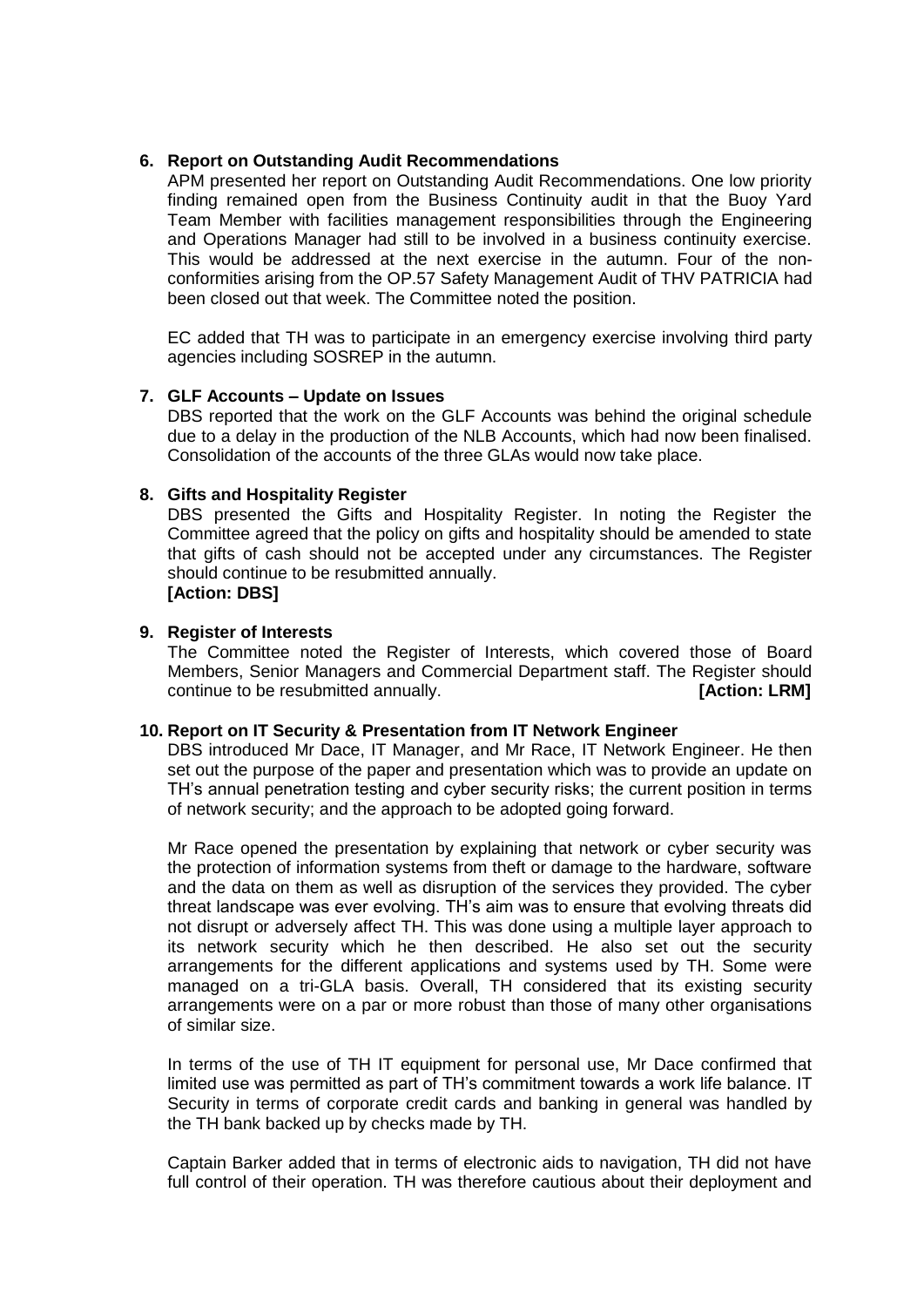the reliance which the mariner should place on them. Furthermore, hackers could aim to influence the operation of ships themselves by remotely influencing operational engine performance. Mr Dace added that R&RNAV did undertake work on radio-based solutions in terms of aids to navigation vulnerabilities. Mr Race confirmed that many of the attacks were opportunistic looking for vulnerabilities in the system generally. Such attempts were logged by the software used by TH, which enabled such events to be analysed. Such work was resource intensive. Captain Barker supported this view adding that the resourcing required could not be underestimated.

DBS concluded that IT Security required continuous investment and more IT resource would be provided to enable an increased proactive approach to IT security. The recent penetration testing had flagged a few issues in terms of the tri-GLA DGPS arrangements and the ships and were being addressed. Amongst other things there would be closer working with those responsible for those systems to provide assurance in terms of the overall security environment.

Mrs Johnson thanked DBS and his team for a very informative presentation.

### **11. Report on IT Systems and User Management**

Mr Le Mare presented GIAA's audit report on the Review IT Resilience, User and Rights Management. The objective had been to provide assurance on the adequacy and effectiveness of controls over TH's IT disaster recovery including the centralised monitoring and control system (CMCS) and user and rights management on key systems. The audit had resulted in an overall rating of 'moderate'. Four low priority findings had been identified relating to IT and CMCS Service Level Agreements; reserve power infrastructure; IT monitoring; and documentation and alignment with best practice. In addition it had been noted internally that three IT user accounts had full access rights to the finance system and could amend information. TH had however put new internal controls in place, the design of which his team believed to be satisfactory. No issue had therefore been raised. However, it was recommended that their effectiveness be tested by Internal Audit before the end of the financial year. Based on the results and follow up, Mr Le Mare would reflect again on the overall audit opinion before issuing his Head of Internal Audit Opinion for the year.

DBS added that in the circumstances he believed the rating to be harsh and not an accurate reflection of the systems in place. Overall, the audit had provided limited value to Management. The recommendations would be reviewed but they would not all necessarily be implemented. The Committee noted the position accordingly.

### **12. Fraud & Bribery Response Plan**

DBS presented the revised Fraud and Bribery Response Plan, which was based on the DfT model and which had been updated. The Committee approved the Plan accordingly. **[Action: DBS]**

### **13. Review of Risk Register**

LRM reported on the outcome of the latest review of the Corporate Risk Register (CRR) and the Organisational Risk Register (ORR) beneath it. The risk of an adverse outcome to the Fleet Review remained the most significant risk but was being tightly managed and remained stable. The main change was the SVS recruitment and retention risk which had fallen reflecting inter alia the fact that turnover rates had lowered. The risks associated with MyCSP had also fallen a little due to some improvement in the service provided. The main issues in terms of the ORR were as described in the report. The Committee noted the report and the current issues in